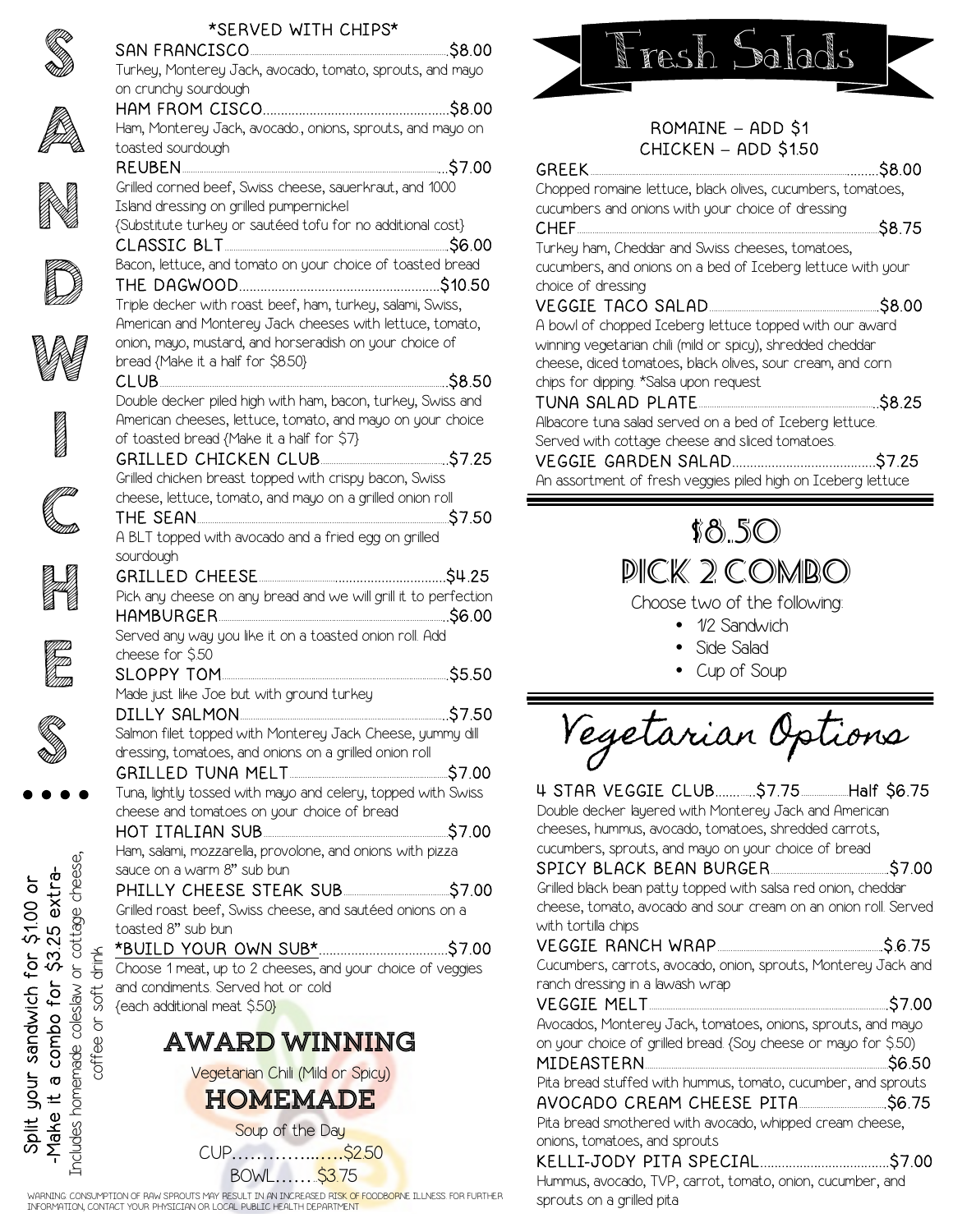| Bredktast |  |
|-----------|--|
|           |  |

| Served All Day!                                                                                                               |            |
|-------------------------------------------------------------------------------------------------------------------------------|------------|
| WAFFLE.                                                                                                                       | \$3.00     |
| Add whipped cream and strawberries\$4.50                                                                                      |            |
|                                                                                                                               |            |
| Flint area's best choice for buttermilk pancakes!                                                                             |            |
|                                                                                                                               |            |
|                                                                                                                               |            |
| Thick homemade bread, egg dipped & grilled to perfection and                                                                  |            |
| topped with warm syrup, nuts, and bananas                                                                                     | Richard's  |
| NICHOL'S SPECIAL OATMEAL <b>And All According the St.75</b>                                                                   | Special:   |
| Quaker oats topped with walnuts, pecans, raisins, and cinnamon.                                                               | Combine    |
| Choice of toast or English muffin                                                                                             | these two  |
| CHRIS'S VERY BERRY OATS <u>CHRIS'S</u> 5.75                                                                                   | for \$7.00 |
| A warm bowl of oats swimming in blueberries & strawberries.                                                                   |            |
| Choice of toast or English muffin                                                                                             |            |
| SUMMER D'LITE __________.Cup \$4.25 __________Bowl \$5.50<br>Wild berries or fresh fruit layered with low fat yogurt & topped |            |
| with crunchy granola                                                                                                          |            |
|                                                                                                                               | \$5.50     |
| Thick Texas Toast, egg dipped and grilled. Served with syrup and                                                              |            |
| butter on the side                                                                                                            |            |
|                                                                                                                               | F          |
|                                                                                                                               | S          |
|                                                                                                                               |            |

#### SERVED WITH TOAST AND HOME FRIES Sorry, no poached eggs! SUBSTITUTE EGG WHITES FOR \$.75

| 2 EGGS                                                                                                                                 |  |
|----------------------------------------------------------------------------------------------------------------------------------------|--|
| 3 EGGS                                                                                                                                 |  |
| ADD MEAT                                                                                                                               |  |
| $\blacksquare$ . The set of $\blacksquare$ . The set of $\Omega$ is a set of $\Omega$ is a set of $\blacksquare$ . The set of $\Omega$ |  |

Ham, Turkey, Turkey Sausage, Sausage, or Bacon

# Breakfast Sandwiches

#### SERVED ON AN ENGLISH MUFFIN SUBSTITUTE A BAGEL FOR \$.50 SUBSTITUTE EGG WHITES FOR \$.75

| EGG ONLY 23.50                                        |  |
|-------------------------------------------------------|--|
|                                                       |  |
|                                                       |  |
|                                                       |  |
|                                                       |  |
| $E \sim 1$ tuplicular courses and $\Omega$ issemboose |  |

Egg, turkey sausage, and Swiss cheese

## **Beverages**

| COFFEE 31.50                                                                                                   |  |
|----------------------------------------------------------------------------------------------------------------|--|
| HOT TEA                                                                                                        |  |
| HOT CHOCOLATE And ACCOUNT ACCOUNT AND ACCOUNT ACTION AND ACCOUNT ACTION AND ACTION AT A LOT OF A LOT OF A LOT  |  |
| With Milk 32.50                                                                                                |  |
| ICED TEA                                                                                                       |  |
| PINK LEMONADE 200                                                                                              |  |
| ITALIAN SODA SALLAH SODA SALLAH SALLAH SALLAH SODA SALLAH SALLAH SALLAH SALLAH SALLAH SALLAH SALLAH SALLAH SAL |  |
|                                                                                                                |  |
|                                                                                                                |  |
| MILK (2/, SKIM, CHOCOLATE)\$2.00. Large \$3.00                                                                 |  |



#### SERVED WITH TOAST AND HOME FRIES SUBSTITUTE EGG WHITES FOR \$.75

| <b>WESTERN</b>                                                         | \$6.50  |
|------------------------------------------------------------------------|---------|
| Ham, American cheese, onions, and green peppers                        |         |
| FARMERS.                                                               | \$7.00  |
| Sausage, American cheese, onions, green peppers, and tomatoes<br>GREEK | \$6.75  |
| Spinach, onions, Feta Cheese, and tomatoes                             |         |
| CALIFORNIA                                                             | \$7.00  |
| Turkey, Monterey Jack cheese, onions, and tomatoes                     |         |
| YOLKS ON US                                                            | \$6.50  |
| 3 egg whites, soy cheese, brown rice, onions, and mushrooms            |         |
| SEAFOOD OMELETTE                                                       | .\$6.50 |
| Imitation crab, grilled mushrooms, tomatoes, Monterey Jack             |         |
| cheese, and sprouts                                                    |         |
| SOUTH OF THE BORDER                                                    | \$7.00  |
| Stuffed with our mild or spicy chili & Monterey Jack cheese, and       |         |
| topped with avocado, cheddar cheese, tomatoes, and sour                |         |
| cream. Salsa upon request                                              |         |
| VE CCTE                                                                | ぐに つに   |

Stuffed with broccoli, onion, green peppers, and Swiss cheese

## -SIDE ORDERS-

|                                                                                                                        | -SIDE ORDERS- |                  |                                                         |
|------------------------------------------------------------------------------------------------------------------------|---------------|------------------|---------------------------------------------------------|
| HOME FRIES 52.00 BROWN RICE<br>BOWL OF OATMEAL \$3.00 COTTAGE CHEESE \$1.75                                            |               | \$1.75<br>\$3.50 |                                                         |
| <b>Specialty Coffee Drinks</b><br>ESPRESSO _____________________Single \$2.25 Double \$3.00                            |               |                  |                                                         |
| CAPPUCCINO _______________Single \$3.00 ___Double \$3.50<br>CAFÉ LATTE _________________Single \$3.50 __ Double \$4.00 |               |                  | NEAT, POULER, SEAROD, SHELLEISH<br>OF FOODBORNE ILLNESS |
| CHAI TEA                                                                                                               |               |                  |                                                         |

## **Specialty Coffee Drinks**

| ESPRESSO   | Single \$2.25. Double \$3.00                            |
|------------|---------------------------------------------------------|
| CAPPUCCINO | Single \$3.00 Double \$3.50                             |
| CAFÉ MOCHA | Single \$4.00 Double \$4.50                             |
|            | CAFÉ LATTE _________________Single \$3.50 Double \$4.00 |
|            |                                                         |
|            | CHAI TEA                                                |
|            | 54.25                                                   |